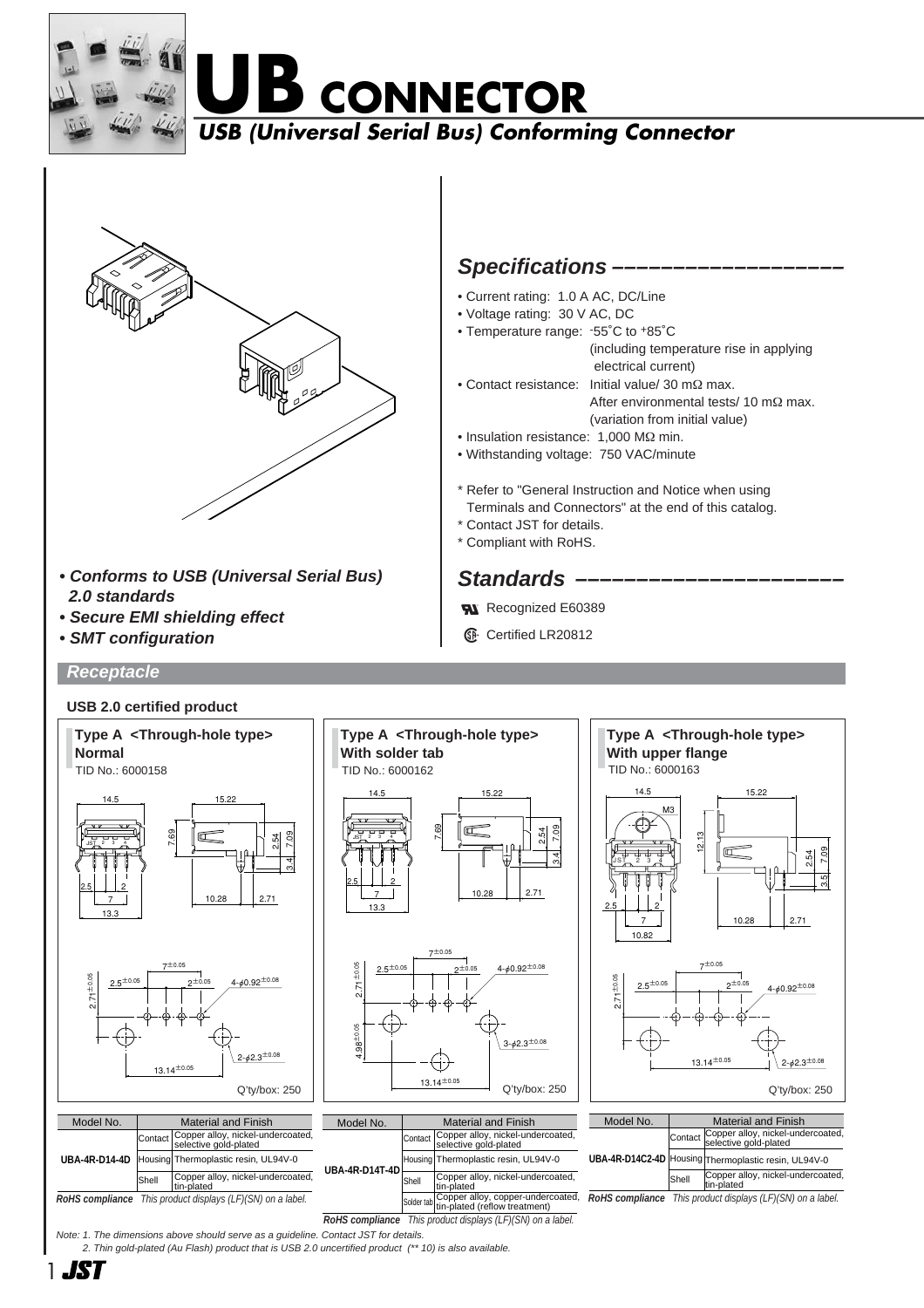# **UB CONNECTOR**

### **Receptacle**

#### **USB 2.0 certified product**



2. Thin gold-plated (Au Flash) product that is USB 2.0 uncertified product (\*\* 10) is also available.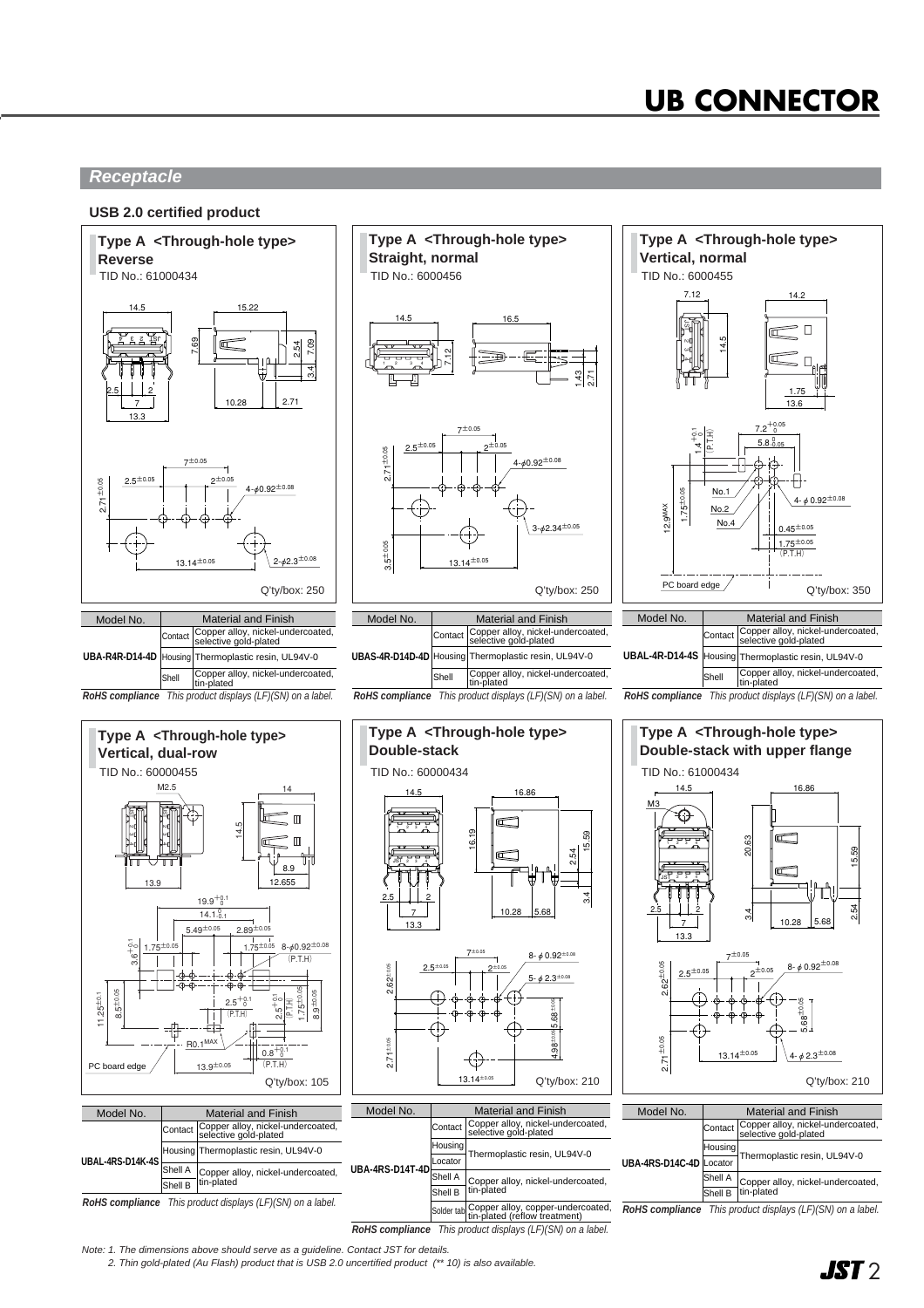# **UB CONNECTOR**

### **Receptacle**

### **USB 2.0 certified product**



| IVIUUTI INU. | <u>Malcilial and Filmon</u> |                                                                    |
|--------------|-----------------------------|--------------------------------------------------------------------|
|              |                             | Contact Copper alloy, nickel-undercoated,<br>selective gold-plated |
|              |                             | UBA-4R-S14C-4S Housing Thermoplastic resin, UL94V-0                |
|              | Shell                       | Copper alloy, nickel-undercoated,<br>tin-plated                    |
| $-$          |                             |                                                                    |

Stiell |tin-plated<br> **RoHS compliance** This product displays (LF)(SN) on a label. **RoHS compliance** This product displays (LF)(SN) on a label. **RoHS compliance** This product displays (LF)(SN) on a label. **RoHS compliance** This product displays (LF)(SN) on a label. Note: 1. The dimensions above should serve as a guideline. Contact JST for details.

**UBA-4R-S14HD-4S**

Contact Housing Shell

Thermoplastic resin, UL94V-0 Copper alloy, nickel-undercoated,

Copper alloy, nickel-undercoated, tin-plated

Housing Shell

Thermoplastic resin, UL94V-0

**UBA-R4R-S14-4S**

2. Thin gold-plated (Au Flash) product that is USB 2.0 uncertified product (\*\* 10) is also available.